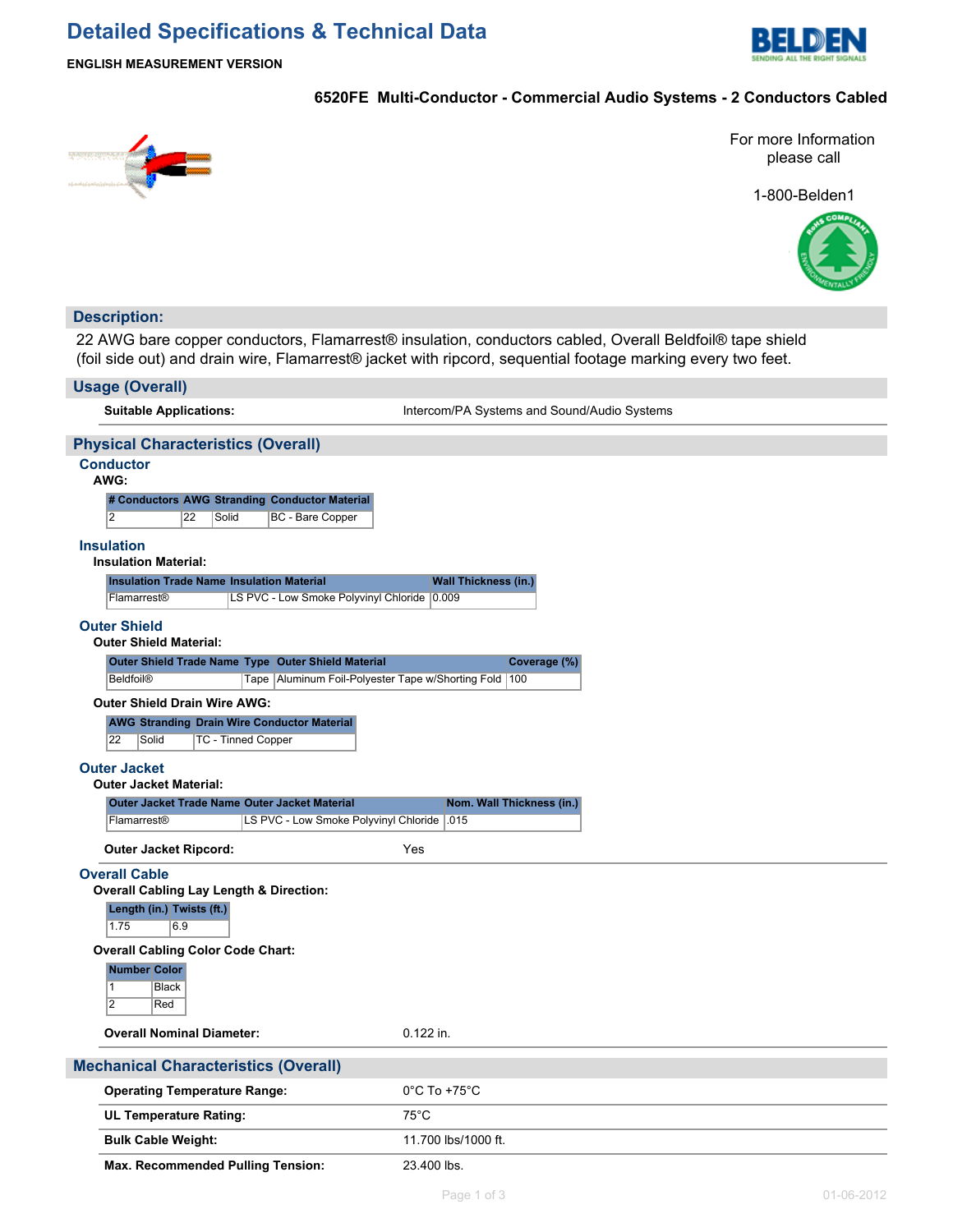# **Detailed Specifications & Technical Data**



#### **ENGLISH MEASUREMENT VERSION**

## **6520FE Multi-Conductor - Commercial Audio Systems - 2 Conductors Cabled**

| 1.250 in.<br>Min. Bend Radius (Install)/Minor Axis:<br><b>Applicable Specifications and Agency Compliance (Overall)</b><br><b>Applicable Standards &amp; Environmental Programs</b><br><b>CMP</b><br>NEC/(UL) Specification:<br><b>NEC Articles:</b><br>800<br><b>CMP</b><br>CEC/C(UL) Specification:<br><b>EU CE Mark:</b><br>Yes<br>EU Directive 2000/53/EC (ELV):<br>Yes<br>EU Directive 2002/95/EC (RoHS):<br>Yes<br>04/01/2005<br>EU RoHS Compliance Date (mm/dd/yyyy):<br>EU Directive 2002/96/EC (WEEE):<br>Yes<br>EU Directive 2003/11/EC (BFR):<br>Yes<br>CA Prop 65 (CJ for Wire & Cable):<br>Yes<br>MII Order #39 (China RoHS):<br>Yes<br><b>Flame Test</b><br><b>UL Flame Test:</b><br><b>NFPA 262</b><br>C(UL) Flame Test:<br>FT6<br><b>Plenum/Non-Plenum</b><br>Plenum (Y/N):<br>Yes<br><b>Non-Plenum Number:</b><br>5520FE<br><b>Electrical Characteristics (Overall)</b><br>Nom. Inductance:<br>Inductance (µH/ft)<br>.18<br>Nom. Capacitance Conductor to Conductor:<br><b>Capacitance (pF/ft)</b><br>51<br>Nom. Capacitance Cond. to Other Conductor & Shield:<br>Capacitance (pF/ft)<br>91.8<br>Nom. Conductor DC Resistance:<br>DCR @ 20°C (Ohm/1000 ft)<br>$15.\overline{7}$<br><b>Nominal Outer Shield DC Resistance:</b> |                                                 |  |  |  |  |  |
|-------------------------------------------------------------------------------------------------------------------------------------------------------------------------------------------------------------------------------------------------------------------------------------------------------------------------------------------------------------------------------------------------------------------------------------------------------------------------------------------------------------------------------------------------------------------------------------------------------------------------------------------------------------------------------------------------------------------------------------------------------------------------------------------------------------------------------------------------------------------------------------------------------------------------------------------------------------------------------------------------------------------------------------------------------------------------------------------------------------------------------------------------------------------------------------------------------------------------------------------------|-------------------------------------------------|--|--|--|--|--|
|                                                                                                                                                                                                                                                                                                                                                                                                                                                                                                                                                                                                                                                                                                                                                                                                                                                                                                                                                                                                                                                                                                                                                                                                                                                 |                                                 |  |  |  |  |  |
|                                                                                                                                                                                                                                                                                                                                                                                                                                                                                                                                                                                                                                                                                                                                                                                                                                                                                                                                                                                                                                                                                                                                                                                                                                                 |                                                 |  |  |  |  |  |
|                                                                                                                                                                                                                                                                                                                                                                                                                                                                                                                                                                                                                                                                                                                                                                                                                                                                                                                                                                                                                                                                                                                                                                                                                                                 |                                                 |  |  |  |  |  |
|                                                                                                                                                                                                                                                                                                                                                                                                                                                                                                                                                                                                                                                                                                                                                                                                                                                                                                                                                                                                                                                                                                                                                                                                                                                 |                                                 |  |  |  |  |  |
|                                                                                                                                                                                                                                                                                                                                                                                                                                                                                                                                                                                                                                                                                                                                                                                                                                                                                                                                                                                                                                                                                                                                                                                                                                                 |                                                 |  |  |  |  |  |
|                                                                                                                                                                                                                                                                                                                                                                                                                                                                                                                                                                                                                                                                                                                                                                                                                                                                                                                                                                                                                                                                                                                                                                                                                                                 |                                                 |  |  |  |  |  |
|                                                                                                                                                                                                                                                                                                                                                                                                                                                                                                                                                                                                                                                                                                                                                                                                                                                                                                                                                                                                                                                                                                                                                                                                                                                 |                                                 |  |  |  |  |  |
|                                                                                                                                                                                                                                                                                                                                                                                                                                                                                                                                                                                                                                                                                                                                                                                                                                                                                                                                                                                                                                                                                                                                                                                                                                                 |                                                 |  |  |  |  |  |
|                                                                                                                                                                                                                                                                                                                                                                                                                                                                                                                                                                                                                                                                                                                                                                                                                                                                                                                                                                                                                                                                                                                                                                                                                                                 |                                                 |  |  |  |  |  |
|                                                                                                                                                                                                                                                                                                                                                                                                                                                                                                                                                                                                                                                                                                                                                                                                                                                                                                                                                                                                                                                                                                                                                                                                                                                 |                                                 |  |  |  |  |  |
|                                                                                                                                                                                                                                                                                                                                                                                                                                                                                                                                                                                                                                                                                                                                                                                                                                                                                                                                                                                                                                                                                                                                                                                                                                                 |                                                 |  |  |  |  |  |
|                                                                                                                                                                                                                                                                                                                                                                                                                                                                                                                                                                                                                                                                                                                                                                                                                                                                                                                                                                                                                                                                                                                                                                                                                                                 |                                                 |  |  |  |  |  |
|                                                                                                                                                                                                                                                                                                                                                                                                                                                                                                                                                                                                                                                                                                                                                                                                                                                                                                                                                                                                                                                                                                                                                                                                                                                 |                                                 |  |  |  |  |  |
|                                                                                                                                                                                                                                                                                                                                                                                                                                                                                                                                                                                                                                                                                                                                                                                                                                                                                                                                                                                                                                                                                                                                                                                                                                                 |                                                 |  |  |  |  |  |
|                                                                                                                                                                                                                                                                                                                                                                                                                                                                                                                                                                                                                                                                                                                                                                                                                                                                                                                                                                                                                                                                                                                                                                                                                                                 |                                                 |  |  |  |  |  |
|                                                                                                                                                                                                                                                                                                                                                                                                                                                                                                                                                                                                                                                                                                                                                                                                                                                                                                                                                                                                                                                                                                                                                                                                                                                 |                                                 |  |  |  |  |  |
|                                                                                                                                                                                                                                                                                                                                                                                                                                                                                                                                                                                                                                                                                                                                                                                                                                                                                                                                                                                                                                                                                                                                                                                                                                                 |                                                 |  |  |  |  |  |
|                                                                                                                                                                                                                                                                                                                                                                                                                                                                                                                                                                                                                                                                                                                                                                                                                                                                                                                                                                                                                                                                                                                                                                                                                                                 |                                                 |  |  |  |  |  |
|                                                                                                                                                                                                                                                                                                                                                                                                                                                                                                                                                                                                                                                                                                                                                                                                                                                                                                                                                                                                                                                                                                                                                                                                                                                 |                                                 |  |  |  |  |  |
|                                                                                                                                                                                                                                                                                                                                                                                                                                                                                                                                                                                                                                                                                                                                                                                                                                                                                                                                                                                                                                                                                                                                                                                                                                                 |                                                 |  |  |  |  |  |
|                                                                                                                                                                                                                                                                                                                                                                                                                                                                                                                                                                                                                                                                                                                                                                                                                                                                                                                                                                                                                                                                                                                                                                                                                                                 |                                                 |  |  |  |  |  |
|                                                                                                                                                                                                                                                                                                                                                                                                                                                                                                                                                                                                                                                                                                                                                                                                                                                                                                                                                                                                                                                                                                                                                                                                                                                 |                                                 |  |  |  |  |  |
|                                                                                                                                                                                                                                                                                                                                                                                                                                                                                                                                                                                                                                                                                                                                                                                                                                                                                                                                                                                                                                                                                                                                                                                                                                                 |                                                 |  |  |  |  |  |
|                                                                                                                                                                                                                                                                                                                                                                                                                                                                                                                                                                                                                                                                                                                                                                                                                                                                                                                                                                                                                                                                                                                                                                                                                                                 |                                                 |  |  |  |  |  |
|                                                                                                                                                                                                                                                                                                                                                                                                                                                                                                                                                                                                                                                                                                                                                                                                                                                                                                                                                                                                                                                                                                                                                                                                                                                 |                                                 |  |  |  |  |  |
|                                                                                                                                                                                                                                                                                                                                                                                                                                                                                                                                                                                                                                                                                                                                                                                                                                                                                                                                                                                                                                                                                                                                                                                                                                                 |                                                 |  |  |  |  |  |
|                                                                                                                                                                                                                                                                                                                                                                                                                                                                                                                                                                                                                                                                                                                                                                                                                                                                                                                                                                                                                                                                                                                                                                                                                                                 |                                                 |  |  |  |  |  |
|                                                                                                                                                                                                                                                                                                                                                                                                                                                                                                                                                                                                                                                                                                                                                                                                                                                                                                                                                                                                                                                                                                                                                                                                                                                 |                                                 |  |  |  |  |  |
|                                                                                                                                                                                                                                                                                                                                                                                                                                                                                                                                                                                                                                                                                                                                                                                                                                                                                                                                                                                                                                                                                                                                                                                                                                                 |                                                 |  |  |  |  |  |
|                                                                                                                                                                                                                                                                                                                                                                                                                                                                                                                                                                                                                                                                                                                                                                                                                                                                                                                                                                                                                                                                                                                                                                                                                                                 |                                                 |  |  |  |  |  |
|                                                                                                                                                                                                                                                                                                                                                                                                                                                                                                                                                                                                                                                                                                                                                                                                                                                                                                                                                                                                                                                                                                                                                                                                                                                 |                                                 |  |  |  |  |  |
| 11.5                                                                                                                                                                                                                                                                                                                                                                                                                                                                                                                                                                                                                                                                                                                                                                                                                                                                                                                                                                                                                                                                                                                                                                                                                                            | DCR @ 20°C (Ohm/1000 ft)                        |  |  |  |  |  |
| Max. Operating Voltage - UL:                                                                                                                                                                                                                                                                                                                                                                                                                                                                                                                                                                                                                                                                                                                                                                                                                                                                                                                                                                                                                                                                                                                                                                                                                    |                                                 |  |  |  |  |  |
| <b>Voltage</b><br>300 V RMS                                                                                                                                                                                                                                                                                                                                                                                                                                                                                                                                                                                                                                                                                                                                                                                                                                                                                                                                                                                                                                                                                                                                                                                                                     |                                                 |  |  |  |  |  |
|                                                                                                                                                                                                                                                                                                                                                                                                                                                                                                                                                                                                                                                                                                                                                                                                                                                                                                                                                                                                                                                                                                                                                                                                                                                 | <b>Max. Recommended Current:</b>                |  |  |  |  |  |
|                                                                                                                                                                                                                                                                                                                                                                                                                                                                                                                                                                                                                                                                                                                                                                                                                                                                                                                                                                                                                                                                                                                                                                                                                                                 | <b>Current</b><br>2.8 Amps per conductor @ 25°C |  |  |  |  |  |
|                                                                                                                                                                                                                                                                                                                                                                                                                                                                                                                                                                                                                                                                                                                                                                                                                                                                                                                                                                                                                                                                                                                                                                                                                                                 | <b>Related Documents:</b>                       |  |  |  |  |  |

No related documents are available for this product

**Put Ups and Colors:**